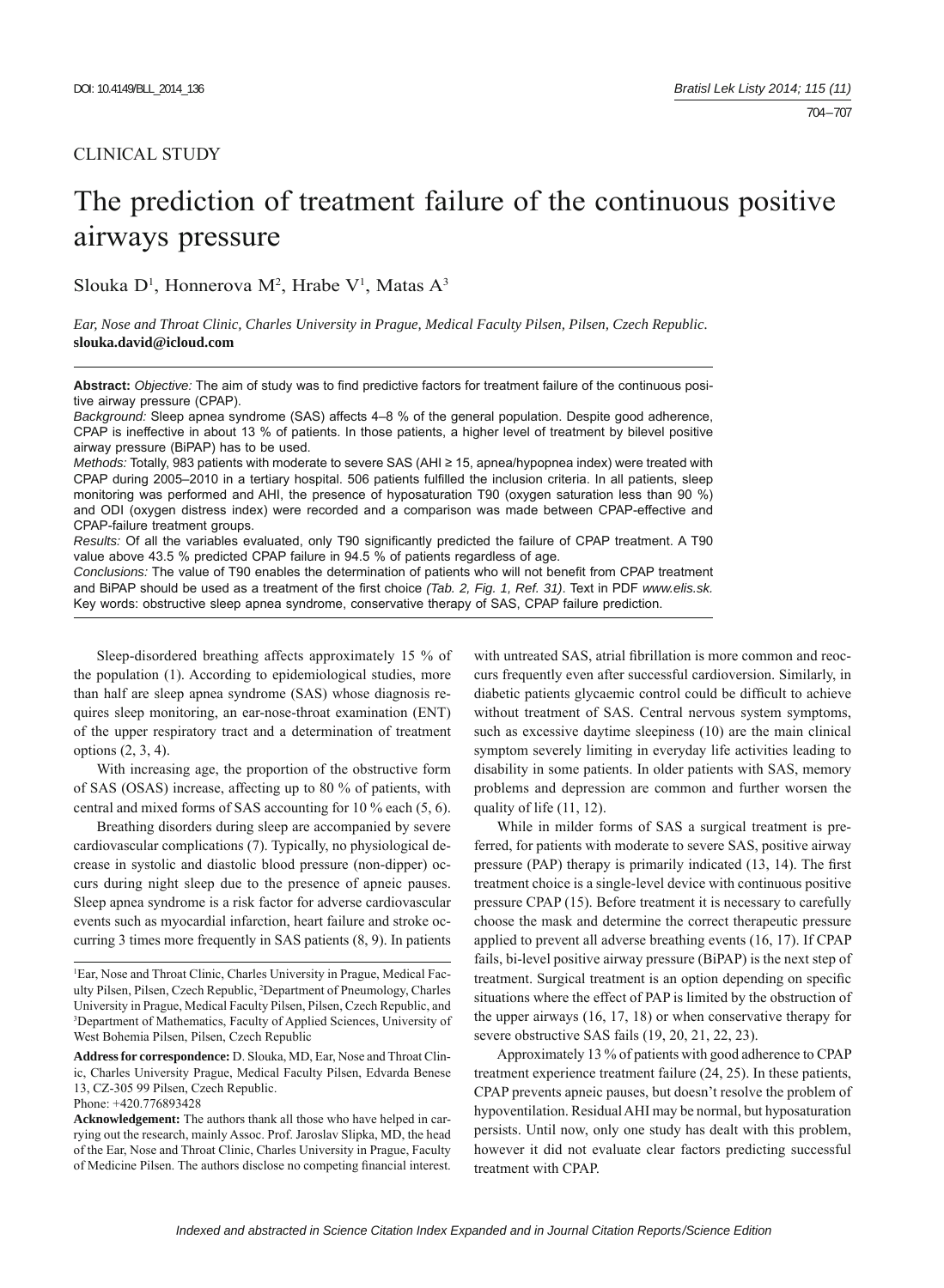| Parameter             | Minimum | Mean  | Median | Maximum | <b>SD</b> |    | O3 | OD |
|-----------------------|---------|-------|--------|---------|-----------|----|----|----|
| Apnoe-hypopnoe index  |         | 52.37 |        | 120     | 212       | 36 | 68 |    |
| Apnoe index           |         | 35.75 |        | 114     | 24.1      |    |    |    |
| Oxygen distress index | ר ו     | 53.36 |        | 120     | 21.5      |    | 70 | 36 |
| T below 90% SaO2      |         | 32.35 |        | 99      | 27.2      |    |    | 44 |
| SaO <sub>2</sub>      | 64      | 88.58 | 90     | 96      |           |    |    |    |
| Age                   | 33      | 58.91 | 60     | 89      | 10.2      |    | 65 |    |

#### **Tab. 1. Study sample characteristics.**

SD – standard deviation, Q1 – quartile 1,, Q3 – quartile 3, QD – quartile deviation

## **Tab. 2. CPAP treatment effect.**

| Parameter             | Successful treatment $(n=439)$ |           |                |      | Unsuccessful treatment $(n=67)$ |           |    |     |
|-----------------------|--------------------------------|-----------|----------------|------|---------------------------------|-----------|----|-----|
|                       | Mean                           | <b>SD</b> | O <sub>1</sub> |      | Mean                            | <b>SD</b> | O1 |     |
| Apnoe-hypopnoe index  | 51.35                          | 20.54     | 36             | 67   | 57.63                           | 22.91     | 40 |     |
| Apnoe index           | 35.07                          | 23.52     |                | 51.5 | 40.19                           | 24.49     | 19 | 6 I |
| Oxygen distress index | 51.68                          | 20.58     | 34             | 67   | 62.69                           | 22.64     | 48 | 79  |
| T below 90% SaO2      | 28.47                          | 25.15     |                | 45   | 56.06                           | 27.21     | 32 | 75  |
| SaO2                  | 89.12                          | 3.81      | 87             | 92   | 85.49                           | 5.57      | 84 | 90  |
| Age                   | 59.77                          | 10.38     | 53             | 66   | 62.76                           | 7.98      | 57 |     |

 $SD - standard deviation, Q1 - quartile 1, Q3 - quartile 3, QD - quartile deviation$ 

The aim of our study was to compare selected characteristics of SAS in two groups of patients (groups with successful and unsuccessful treatment) to identify patients who will benefit from CPAP treatment, and those for whom a higher type of treatment such as BiPAP is primarily indicated (26, 27).

## **Patients and methods**

## *Patients*

Between 2005–2010, totally 983 patients were treated for SAS in the Faculty Hospital in the city of Pilsen, Czech Republic. The studied sample consisted of 506 consecutive patients who fulfilled the inclusion criteria: 367 males (73 %) and 139 females (27 %) with the mean age of  $58.91 \pm 10.2$  year. A retrospective analysis of the patients' charts was carried out.

## *Study sample characteristics*

Table 1 summarizes characteristics of the patients' sample.

#### *Ethics*

The Ethics Committee of the Faculty Hospital Pilsen granted approval of data analyses.

## **Methods**

Inclusion criteria: an OSAS diagnosis determined by an ENT specialist and/or pneumologist,  $AHI \geq 15$ , diagnostic and control evaluation performed with the same polygraphic monitoring systems (Miniscreen 8, Vitaloc, Stardust), the use of CPAP devices as the first choice of therapy, good adherence to the treatment by the patient.

Exclusion criteria: previous treatment of SAS including surgery, COPD, alcohol abuse.

The patient sample was divided into the two groups: successful treatment (group I) and unsuccessful treatment (group II). In all patients, the main polygraphic characteristics were recorded and the effectiveness of CPAP was evaluated. The differences in the observed parameters between the treatment group I and group II were analyzed. Additionally, we analyzed the influence of age on treatment success.

The following variables were recorded:

- The AHI (apnea-hypopnea index) was defined as the total number of apnea and hypopnea during one hour.
- The AI (apnea index) was defined as the total number of apnea during one hour.
- The ODI (oxygen distress index) was defined as the average desaturation per hour of sleep.
- Average saturation was defined as the mean  $SaO_2$  during sleep.
- T90 was defined by the percentage of sleep time below 90 %  $\text{SaO}_2$ .
- Mild SAS was defined as AHI 5-14.9
- Moderate SAS was defined as AHI 15–29.9
- Severe SAS was defined as AHI 30 and more.
- The effect of CPAP was assessed after 3 months of treatment.
- Treatment failure was defined as: A)  $AHI > 10$  and lower than 75 % decrease of baseline AHI value; B) AHI < 10 but persisting hyposaturation,  $T90 \ge 10 \%$  and  $ODI \ge 10$ .

## *Statistical methods*

For the statistical evaluation, we used the standard methods for testing hypotheses concerning the agreement of variance and mean values with a significance level of 0.05 and 0.01. The most appropriate method was the discriminating method "minimum distance to type value" of the given class. The threshold value for the parameter T90 was determined empirically to provide the best possible discriminating features (28).

#### **Results**

## *CPAP treatment effect*

Table 2 summaries characteristics of patients with successful and unsuccessful treatment.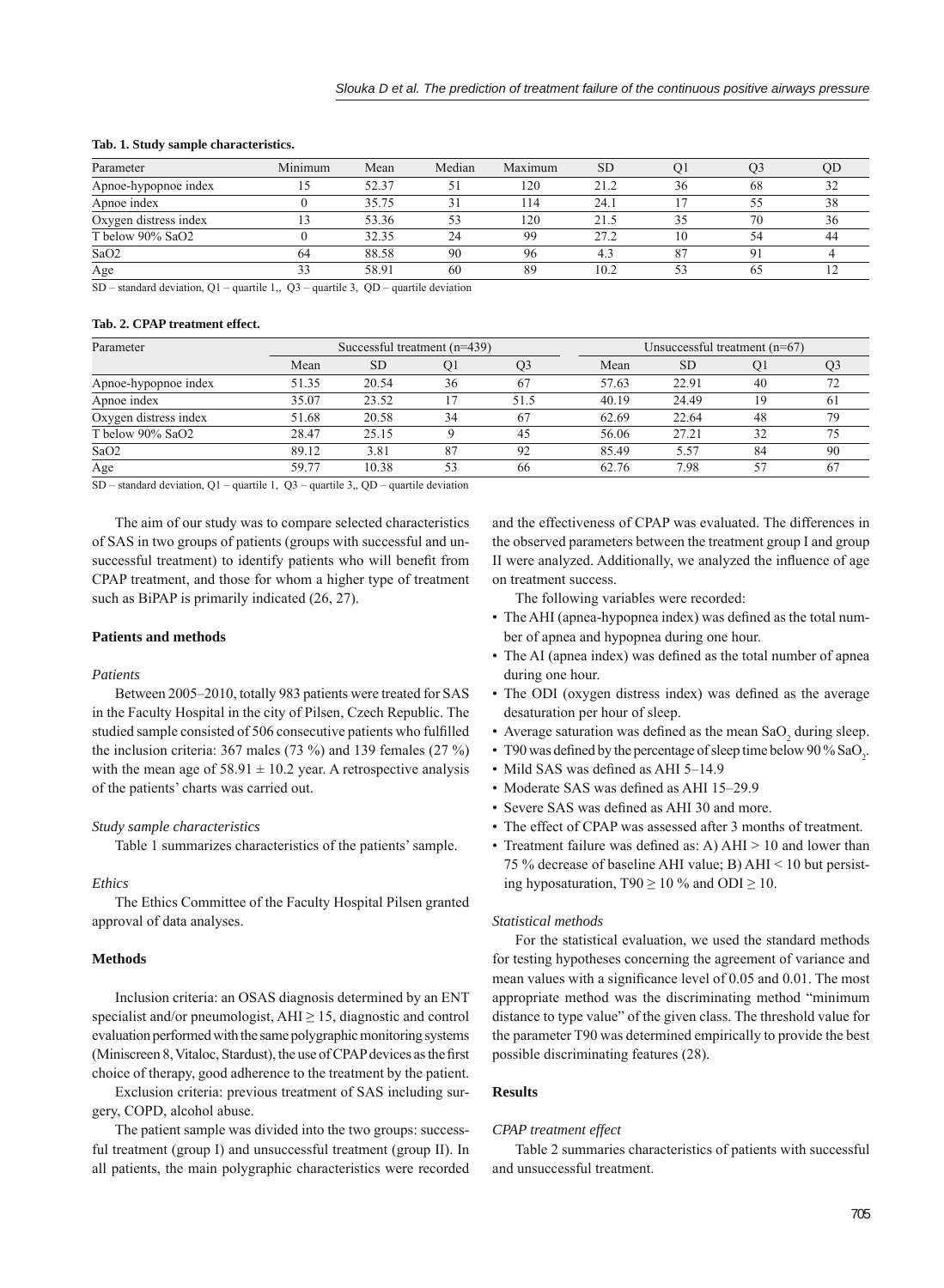



**Fig. 1. The examination of T90 value.**

When examining the values of AHI, AI and ODI parameters a direct correlation and relation to the successfulness of CPAP treatment cannot be established.

When examining the variance of  $SaO<sub>2</sub>$  and the mean value of  $\text{SaO}_2$ , the parameter was mathematically possible as a discrepancy criterion between both groups, nonetheless not advantageous for practical use for a low variance of values.

Through T90 analysis (Fig. 1) we found that the mean values did not match, and in these two groups, they differed significantly. T90 was a very good indicator in cases of CPAP failure.

Based on the threshold value of 43.5 for the T90 parameter, successful treatment was predicted in 94.5 % of cases.

When examining the age differences, the mean values did not statistically differ between both groups. Thus, CPAP treatment failure did not seem to be influenced by age and was not more likely in older patients.

## **Discussion**

The number of patients with SAS is high and as medical care continues to improve, the number of patients diagnosed and treated for SAS will increase. The medical and socio-economic impact on untreated or poorly treated patients is so serious that it warrants proper diagnosis and treatment.

Sleep apnea syndrome is a disabling condition in all ages, as there is more vulnerability to adverse cardiovascular events and disability. Considering that at higher ages there is a special emphasis put on minimally invasive and conservative procedures, the possibility of a simple prediction of success is essential. However, only a few authors evaluated factors contributing to treatment failure.

Repeating critical information improves the patient's adherence to treatment and contributes to better problem solving during SAS treatment. Particularly in elderly patients, communication plays a critical role (29, 30). It shows the interdisciplinary and complex nature of SAS. In our centre, patients profit from stepwise information consisting of the educational film, interview with a nurse and finally, by a doctor.

In this study, 13 % of patients did not achieve satisfactory results after 3 months of CPAP treatment and patients had to switch to the BiPAP type of ventilation. Comparable results were published by Schäfer in a smaller sample of 146 patients (31). Unfortunately, this topic is not dealt with in other literature. We confirmed the results on a larger and unselected (representative) sample of patients at the University hospital.

We are aware that a retrospective single centre study may limit a generalization of our results. However, the large number of patients and demographic distribution support our findings (2). At the time, a prospective multi-centre study is being carried out to verify our results.

For parameters AHI, AI, ODI, no relationship to the treatment effect was found. Despite the fact that SaO2 showed a direct mathematical relationship to treatment failure, its utility in clinical practice is limited. The surprising fact was that CPAP treatment failure did not show a relationship to the age of the patient and thus, older patients have the same chance of successful CPAP treatment as younger patients.

The only clinically useful variable is T90, for which we computed a cut off value of 43.5. Patients with T90 of 43.5 or less had a 94.3 % probability of successful CPAP therapy. This marker is commonly used in classical everyday work in centers of sleep medicine and offers us a cheap and practical possibility to choose the right type of treatment for each patient in the first step of therapy.

## **References**

**1. Mannarino MR, Di Filippo F, Pirro M.** Obstructive sleep apnea syndrome. Eur J Intern Med 2012; 23 (7): 586–593.

**2. Vozoris NT.** Sleep apnea-plus: prevalence, risk factors, and association with cardiovascular diseases using United States population-level data. Sleep Med 2012; 13 (6): 637–644.

**3. Sonka K, Nevsimalova S.** 60 years of sleep medicine at the Department of Neurology, First Faculty of Medicine, Charles University in Prague and General University Hospital in Prague. Prague Med Rep 2011; 112 (3): 236–243.

**4. Sonka K, Nevsimalova S, Trefny M, Ramaisl R, Klozar J, Hoskovec P.** The sleep apnea syndrome. Basic diagnostic and therapeutic possibilities. Cas Lek Cesk 1993; 132 (6): 164–168.

**5. Selim BJ, Junna MR, Morgenthaler TI.** Therapy for sleep hypoventilation and central apnea syndromes. Curr Treat Options Neurol 2012; 14 (5): 427–437.

**6. Marcus CL, Brooks LJ, Draper KA et al.** Diagnosis and management of childhood obstructive sleep apnea syndrome. Pediatrics 2012; 130 (3): e714–755.

**7. Monahan K, Redline S.** Role of obstructive sleep apnea in cardiovascular disease. Curr Opin Cardiol 2011; 26 (6): 541–547.

**8. Kasai T.** Sleep apnea and heart failure. J Cardiol 2012; 60 (2): 78–85.

**9. Barbe F, Duran-Cantolla J, Sanchez-de-la-Torre M et al.** Effect of continuous positive airway pressure on the incidence of hypertension and